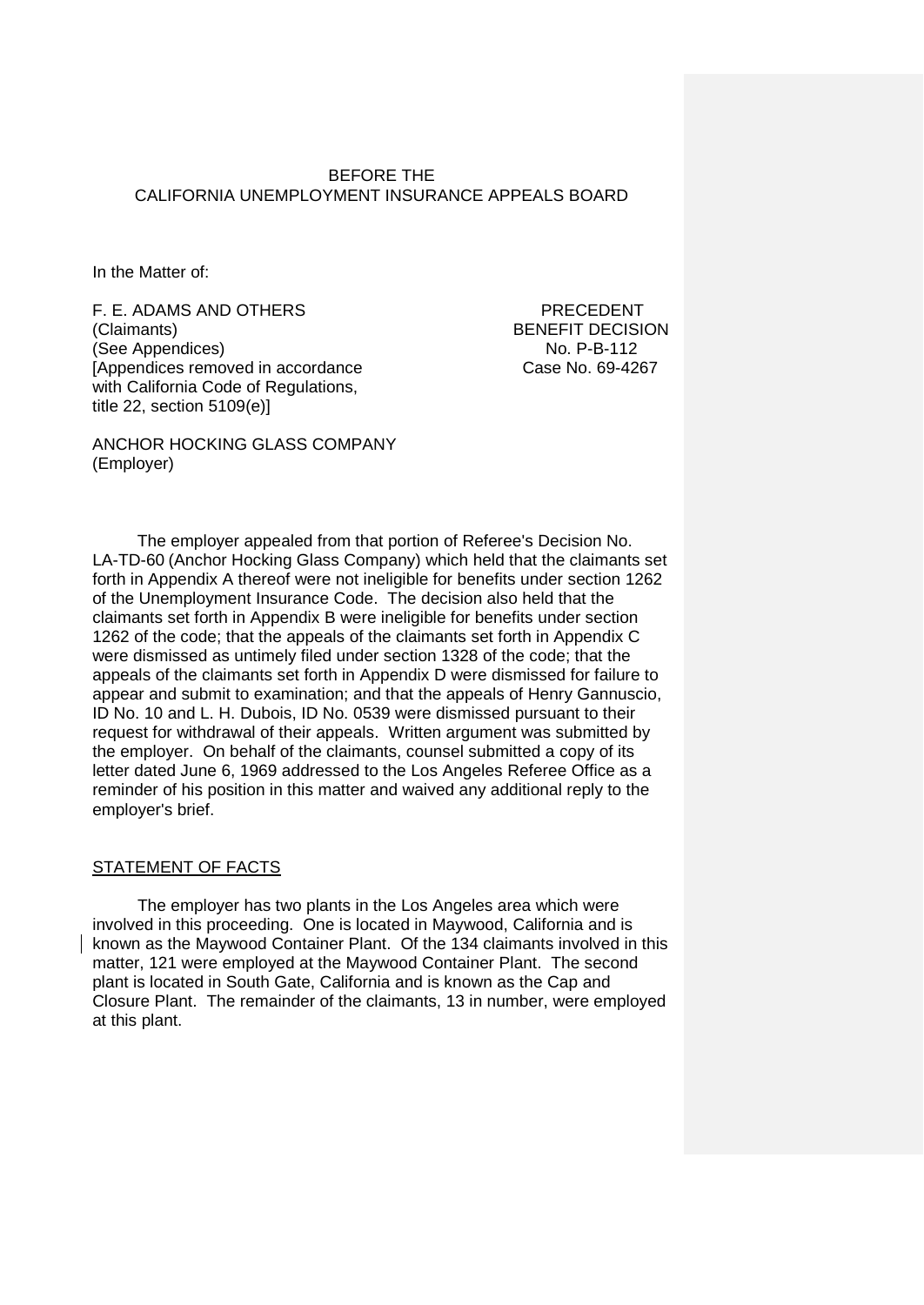**Formatted:** Centered, Indent: First line: 0"

Right: 0", Lock anchor

On or about March 1, 1968 the following unions represented the following employees at these two plants:

# UNION EMPLOYEES

-Maywood Container Plant-

| 1, 2, 1, 29, G.B.B.A.                                              | Approximately 65 operators                                |                                                                                                                      |
|--------------------------------------------------------------------|-----------------------------------------------------------|----------------------------------------------------------------------------------------------------------------------|
| 2. Local 137, G.B.B.A.                                             | Approximately 330 production<br>and maintenance employees | Formatted: Indent: Left: 0", First line: 0",<br>Right: 0", Space Before: 0 pt, Tab stops:<br>3.5", Left, Lock anchor |
| 3. Local 139 <sup>2</sup> , American<br><b>Flint Glass Workers</b> | 11 moldmakers                                             |                                                                                                                      |
| 4. Local 396, Teamsters                                            | 8 truckdrivers                                            | Formatted: Indent: Left: 0", First line: 0",<br>Tab stops: 3.5", Left, Lock anchor                                   |
|                                                                    | -Cap and Closure Plant-                                   |                                                                                                                      |

Local 137, G.B.B.A. 96 production and

maintenance employees

Each of these unions had a collective bargaining agreement with the employer that was in full force and effect during the strike here in question. Although the nationwide agreement covering the operators was due to expire at midnight on February 29, 1968, it was extended by an agreement between the President of the G.B.B.A. and the multiemployer association of which the employer was a member. Local 29, G.B.B.A., however, refused to recognize the validity of this extension agreement. Accordingly, it struck the employer on March 1, 1968, establishing a picket line at the Maywood Container Plant at 12:01 a.m. and at the Cap and Closure Plant at 2:30 p.m. The picketing temporarily ceased at the Maywood Container Plant between approximately 3 p.m. on March 15 and the morning of March 19, and finally terminated in the late afternoon of March 27. At the Cap and Closure Plant, the picketing terminated finally at approximately 10 a.m. on March 15. The strike against the employer was part of a statewide strike by operators against the glass bottle manufacturers over the issue of whether the G.B.B.A. President was authorized to enter into the above-referenced extension agreement.

Most of the union employees at the Maywood Container Plant, except for the Teamsters, respected Local 29's picket line as long as it was up. At the Cap and Closure Plant, however, a minimum of approximately 20 percent and a maximum of approximately 40 percent of the union employees reported to work on each of the nine full weekdays in which the picketing was in progress.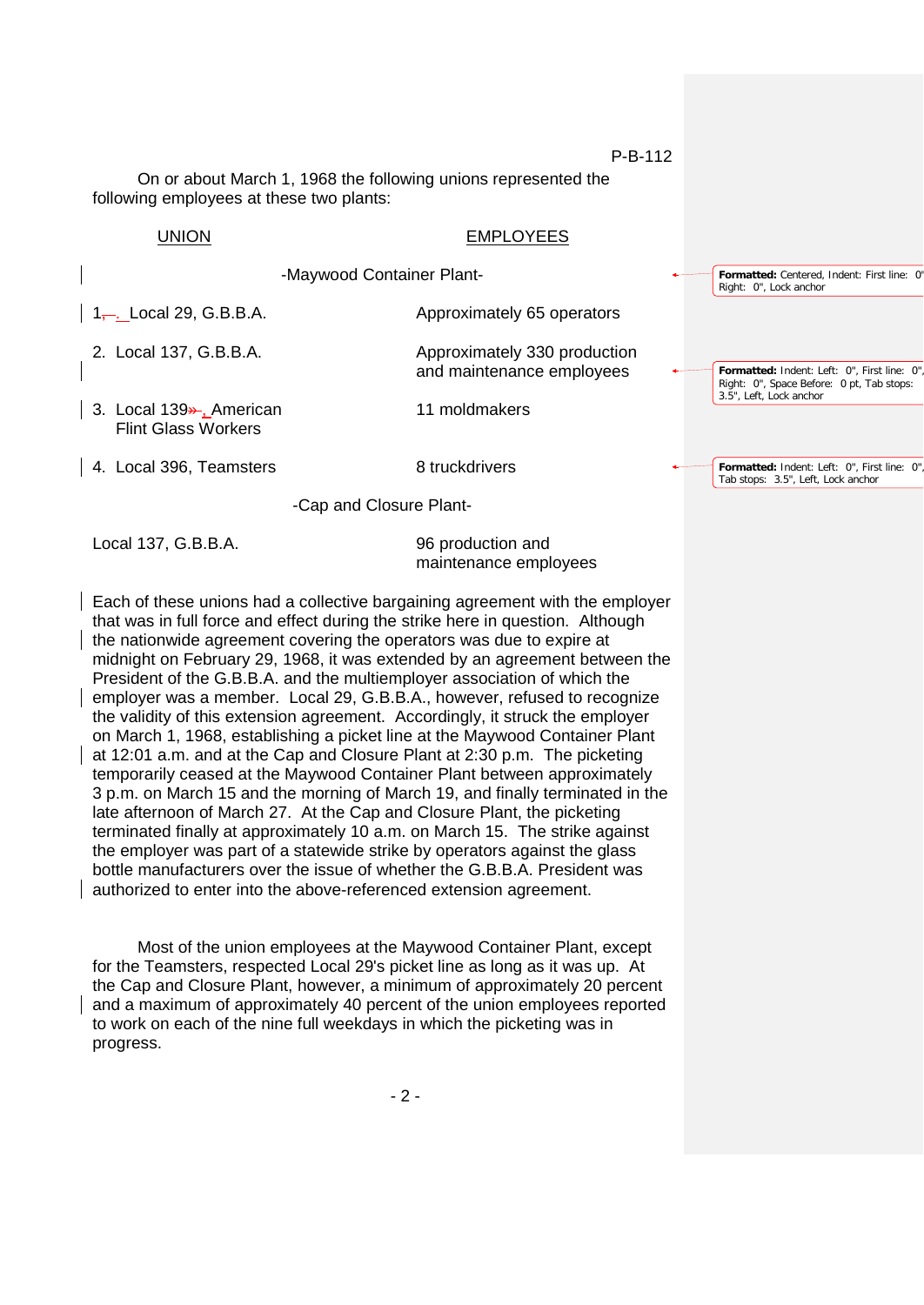Of the 134 claimants, all but two were members of Local 137, G.B.B.A. The two exceptions were both mold-makers and members of Local 139, American Flint Glass Workers. The Department issued its determinations that each of the 134 claimants involved were ineligible for unemployment compensation benefits for the period March 1 through March 28, 1968, under section 1262 of the Unemployment Insurance Code because he or she had left work due to a trade dispute and continued out of work by reason of the fact that a trade dispute was still in active progress.

The 134 claimants each filed an appeal to the referee from the determinations of the Department. The appeals of these claimants were consolidated for hearing. At the conclusion of such hearing the referee filed his decision ("Adams decision") in which he disposed of the 134 appeals as follows:

- (1) Held the 118 claimants whose names are set forth in Appendix A to the decision, all of whom were employed at the Maywood Container Plant, were not ineligible for benefits under section 1262 of the code. The referee found that, although work was available for these claimants to perform, each of them failed to report for work because he or she had a reasonable and valid fear for his or her bodily safety in crossing the picket line.
- (2) Affirmed the determination of the Department as to the eight claimants whose names are set forth in Appendix B to the decision, all of whom were members of Local 137, G.B.B.A., and employed at the Cap and Closure Plant, on the ground that these claimants did not have a reasonable and valid fear for their bodily safety in crossing the picket line at the Cap and Closure Plant.

 The names of M. G. Page (or M. F. Page), J. G. Uhrim and A. S. Vein, III are listed in Appendix A to the referee's decision. Each of these claimants was employed at the Cap and Closure Plant and should have been entered in Appendix B of the referee's decision. The referee's decision is corrected accordingly.

(3) Dismissed the appeals of the two claimants whose names are set forth in Appendix C to the decision on the ground that such appeals were not timely filed.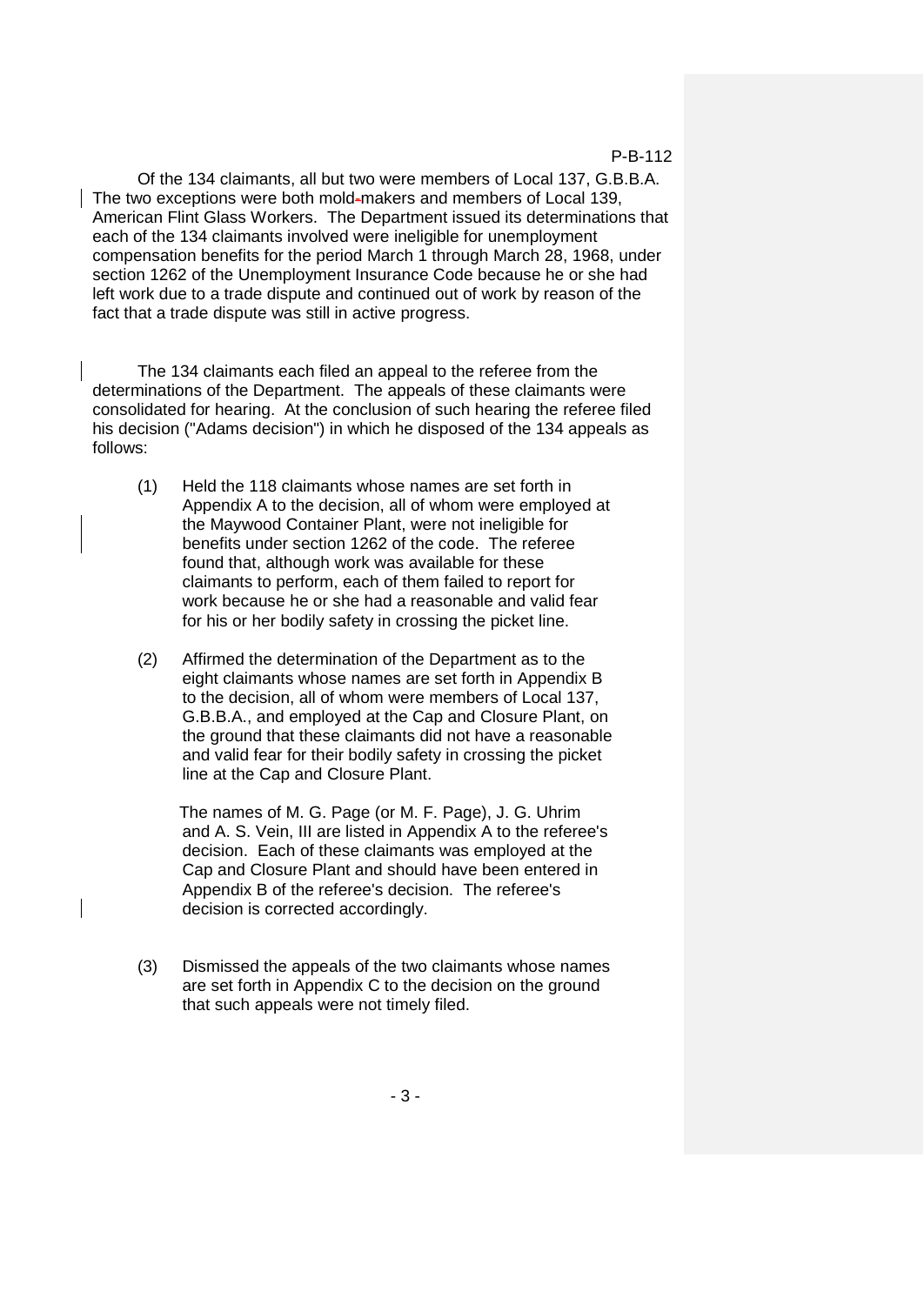- (4) Dismissed the appeals of the four claimants whose names are set forth in Appendix D to the decision on the ground they had failed to appear and submit to cross-examination at the request of the employer after being permitted to submit written declarations in support of their position.
- (5) Dismissed the appeals of two claimants from the Cap and Closure Plant pursuant to their request to withdraw from the proceedings.

None of the 16 claimants denied benefits in the Adams decision have filed appeals therefrom.

The agreement extending the contract provided in pertinent part for "all the terms and conditions of the April 4th, 1965 National Automatic Machine Contract including section 1, of Article 33 [no strike Clauseclause] on the following basis: Such extension will be on a day to day basis and either party may terminate the extension at any time upon 72 hours prior written notice to the other." This extension was entered into on behalf of the Glass Bottle Blowers Association by the International President.

Local 29 of the Glass Bottle Blowers Association refused to recognize the extension of the contract. Local 29 refused to recognize that the agreement could be extended by the International President and voted to go on strike. At a meeting of Local 29 at which many members of Local 137 were present, loud and boisterous threats were made by the members of Local 29, generally to the effect that if members of the other locals attempted to cross the picket lines and work, they would be sorry and could be subject to physical injury.

The strike was called to commence March 1, 1968 and attorneys for Anchor Hocking Glass Corporation filed a complaint for injunction in the Superior Court of the State of California for the County of Los Angeles. On March 1, 1968 the Superior Court issued a temporary restraining order enjoining the defendants from taking part in any strike, walkout, slowdown, work stoppage, or engaging in any picketing with the purpose of causing or aiding any strike, walkout, slowdown, or work stoppage in the plaintiff's plants.

Local 29 chose to disregard the temporary restraining order and established picket lines at the employer's Maywood and South Gate plants.

Formatted: Left, Right: 0.01", Space Befor 0 pt, Lock anchor

P-B-112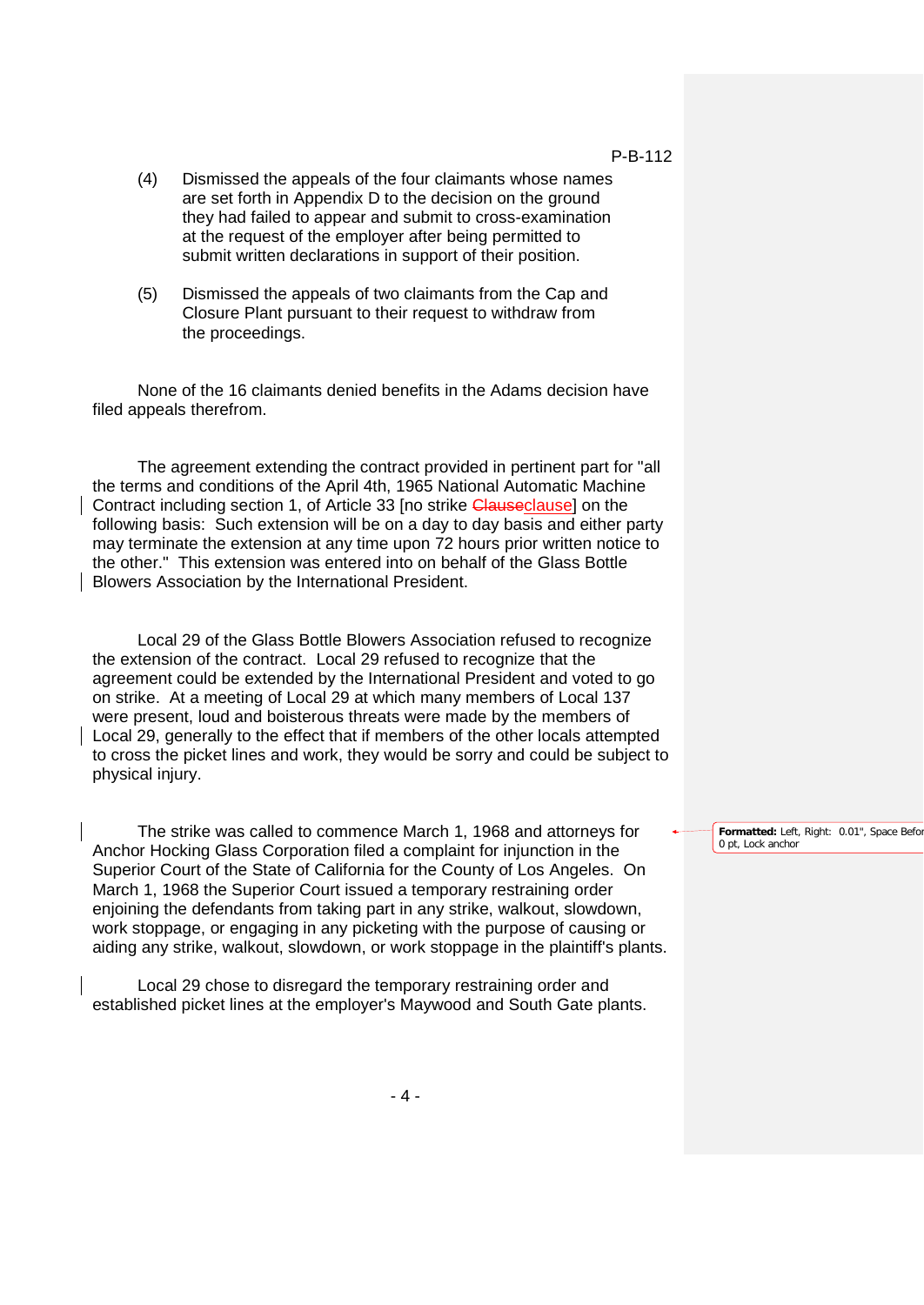On March 15, 1968 the Superior Court issued a preliminary injunction which enjoined Local 29 officers and members from "either directly or indirectly, engaging in, participating in, or acting in furtherance of, or inducing or encouraging others to engage in, any strike, sympathetic or otherwise, walkout, slowdown or work stoppage of any nature (at the employer's plants) and from establishing, maintaining, or participating in any picketing or other conduct at or around such location in furtherance of any such strike, walkout, slowdown, or work stoppage of any nature until after expiration of the 72-hour notice specified in the extension agreement of February 27, 1968, extending the collective bargaining agreement between Glass Container Manufacturers Institute and Glass Bottle Blowers Association of the United States and Canada originally effective March 1, 1965."

On March 15, 1968 the court entered and modified the preliminary injunction clarifying the manner of effecting the 72-hour to wit: "Notice from the International Union, Glass Bottle Blowers of the United States and Canada or notice from the Glass Container Manufacturers Institute."

Local 29 and not the International Union gave the 72-hour notice. At that time the pickets were withdrawn on March 15, 1968 until March 19, 1968, and the picket line was then reestablished.

On March 15, 1968 the employer sent letters to all employees directing them to report to work on their regular shift on Tuesday, March 19, 1968. The date to report for work was set on Tuesday because the employer was of the opinion that many workers would not get the notice until Monday due to the intervening weekend. Only three people reported to work during the days the picket line was called off. When workers reported to work on Tuesday the picket lines had been reestablished.

The picket line consisted of two or three pickets at each gate. There was no mass picketing and no violence on the picket line or destruction of property. However, threats were made to a number of members of Local 137 who approached the picket line. These threats were not necessarily that these members of Local 137 would be physically accosted upon crossing the picket line but they were to the effect that once the picket lines were crossed these individuals who did cross would be noticed and for that reason they would have cause to fear for their physical well-being after leaving the plant or to fear damage to their property, such as to their automobiles. Many of the members of Local 137 expressed fear as to what might happen to them as they left their place of work to go to the washroom and many were fearful what might happen when they left the employer's premises.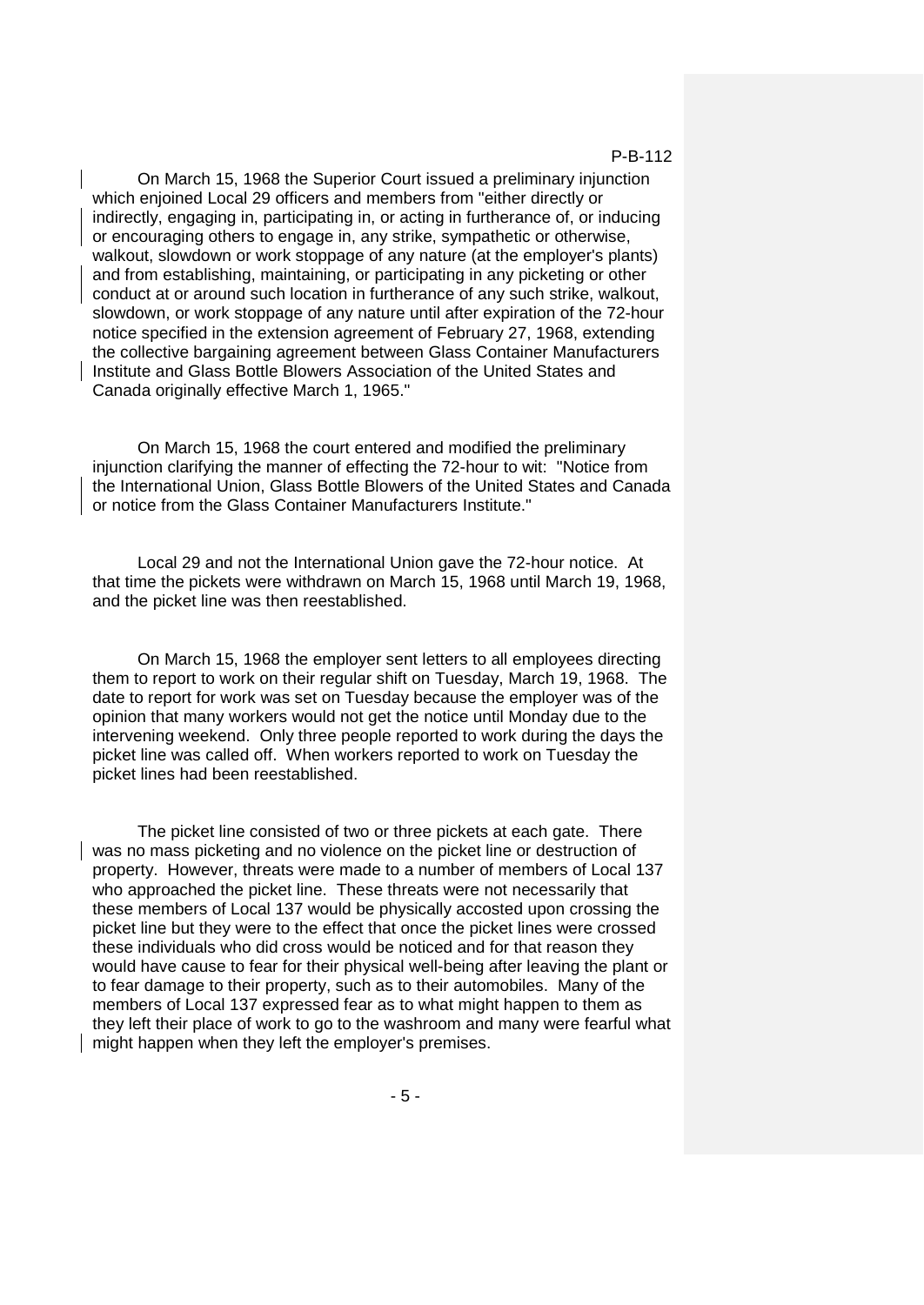Some of the threats were of the following general nature:

- (1) "Go home, if you know what is good for you."
- (2) "Come ahead and try it."
- (3) "You better not try to cross if you know what's good for you."
- (4) "If you know what's good for you, you'll go home and stay."
- (5) "You'll be sorry if you cross."
- (6) "What would happen if I crossed the line. Why don't you come ahead and try it."
- (7) "You don't want to go in there do you? You know you don't want to go in there."
- (8) "You don't belong here. Get the hell home."
- (9) One of the claimants asked a picket if she could go into work. He told her to go ahead but that she might have four flat tires on her car when she returned.
- (10) A picket stated that, although the crossing workers might get in the plant, there was no guarantee they would get out.
- (11) "Why don't you go home where you belong."
- (12) "If you go in you will not have a car when you get out."
- (13) "You better not cross the picket line if you know what is good for you. You know what you are if you cross.
- (14) "It wouldn't be advisable to cross the picket line."
- (15) "Nobody is in and nobody is going in."

One claimant testified that she approached the picket line and was confronted by a picket. She went to walk around him and the picket stepped to the side so that she was again confronted by this picket. One of the pickets or operators was intoxicated and boisterous in or about the picket line and

| $\overline{\phantom{a}}$ Formatted: Left, Indent: Left: 0.49", |
|----------------------------------------------------------------|
| Hanging: 0.49", Right: 0.64", Space Before                     |
| 0 pt, Lock anchor                                              |

**Formatted:** Indent: Left: 0.49", Hanging: 0.49", Right: 0.64", Space Before: 0 pt, Lo anchor

**Formatted:** Left, Indent: Left: 0.49", Hanging: 0.49", Right: 0.64", Space Before 0 pt, Lock anchor

**Formatted:** Left, Indent: Left: 0.49", Hanging: 0.49", Right: 0.64", Space Before 0 pt, Lock anchor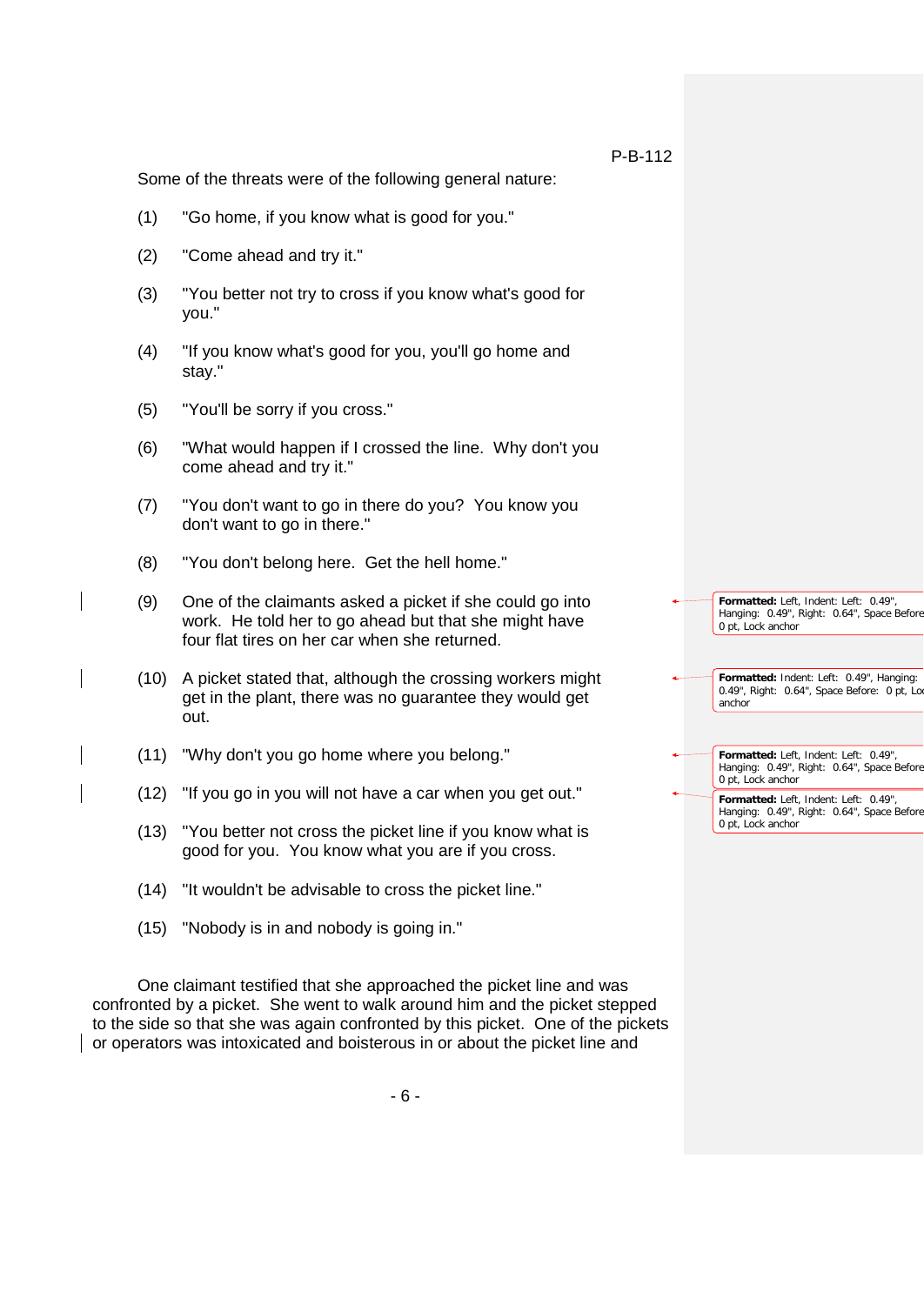made numerous threats but this individual's conduct was so obnoxious that other pickets or operators removed him from the area.

Twenty-nine of the claimants in this case failed to appear at the referee's hearing and consequently offered no testimony and presented no declaration in explanation of why, in their individual cases, they failed to cross the picket line. Thirty-four claimants testified orally, by declaration, or by stipulation that they failed to report for work during the strike for reasons other than fear or because of fear based either on incidents that allegedly took place at the Cap and Closure Plant, at other glass plants in the Los Angeles area or at the Maywood Container Plant during the mold-makers' strike several years before or on their general knowledge about strikes which they gained by listening to the radio, watching television and reading newspapers. A number of these claimants mentioned the Herald Examiner strike. Fifty-two of the claimants testified orally, by declaration, or by stipulation that they were afraid to cross the picket line and that their fear was caused by some event or occurrence which allegedly took place at or in connection with the Maywood Container Plant at or about the time of the strike.

A claimant who was employed at the Maywood Container Plant was a widow and her own self-support. In the third week of the strike she organized a group of six to eight women and notified the employer that she and the others would cross the picket lines on March 21, 1968 at the beginning of her shift. The employer had a member of the Vernon Police Department on the premises at that time. However, the night before this claimant received two anonymous telephone calls on her unlisted telephone number in which she was threatened to the effect that nothing would happen to her when she crossed the picket line but they did not guarantee her safety when she came out. The claimant had eight blocks to go home and decided not to cross the line. This claimant did not file an appeal to the referee.

## REASONS FOR DECISION

Section 1262 of the Unemployment Insurance Code provides:

"An individual is not eligible for unemployment compensation benefits, and no such benefit shall be payable to him, if he left his work because of a trade dispute. Such individual shall remain ineligible for the period during which he continues out of work by reason of the fact that the trade dispute is still in active progress in the establishment in which he was employed."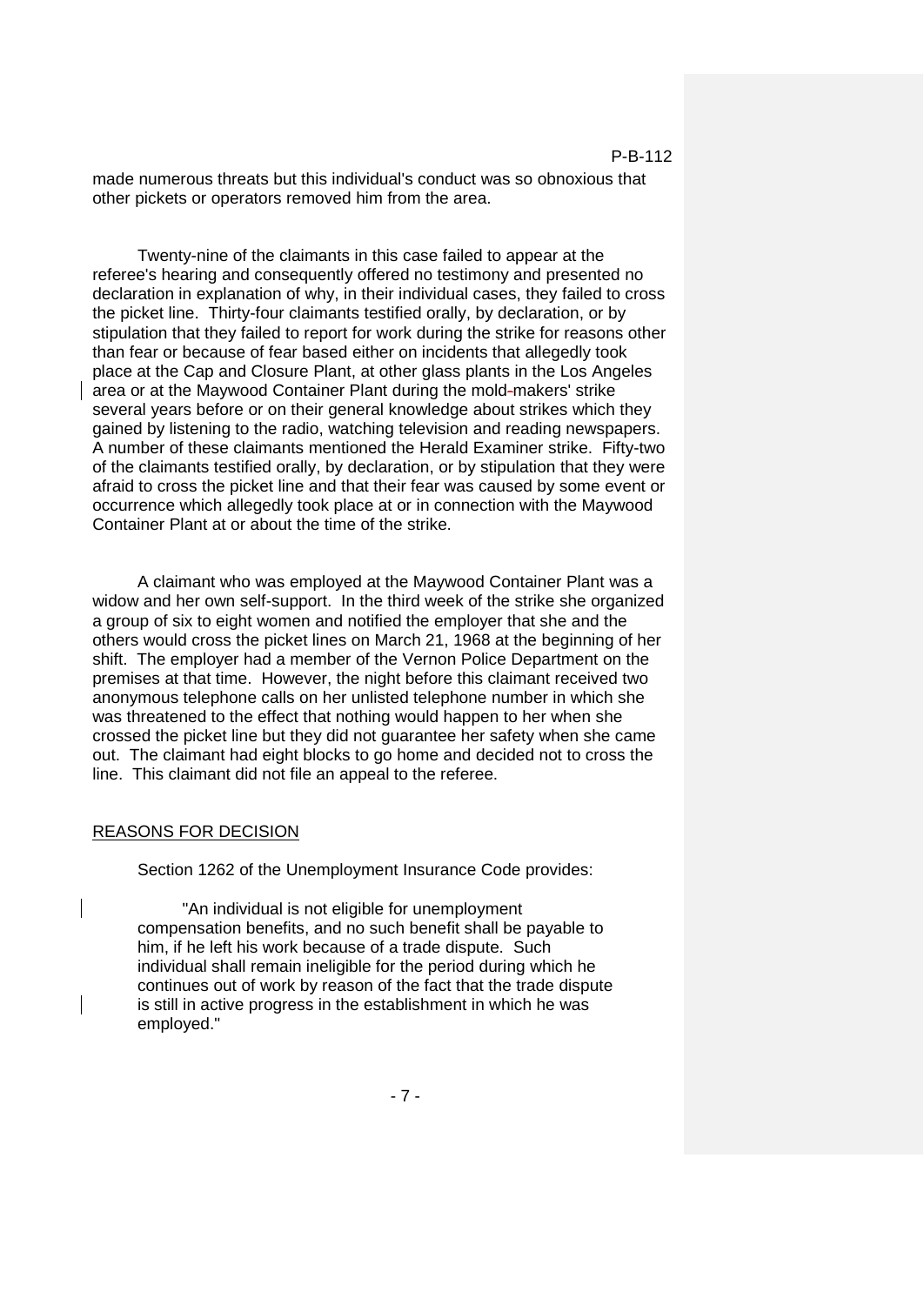In Bodinson Manufacturing Company v. California Employment Commission (1941), 17 Cal. 2d 321, 109 P. 2d 935, the Supreme Court of California considered a case where the claimants, machinists union members, employed by the Bodinson Manufacturing Company, refused to pass through a picket line established at the employer's plant by the striking welders union, also employed by Bodinson, and contended that they were entitled to benefit payments on the ground that they had not left their work voluntarily but were prevented by the picket lines from going to work. The court rejected this contention:

". . . If the picket line was maintained within the limits permitted by law, as this one presumably was, no physical compulsion was exerted to prevent co-respondents from working. They were unemployed solely because, in accordance with their union principles, they did not choose to work in a plant where certain of their fellow employees were on strike. Their own consciences and faith in their union principles dictated their action. This choice is one which members of organized labor are frequently called upon to make, and in the eyes of the law this kind of choice has never been deemed involuntary. . . ."

\* \* \*

"In brief, disqualification under the act depends upon the fact of voluntary action, and not the motives which led to it. The Legislature did not seek to interfere with union principles or practices. The act merely sets up certain conditions as a prerequisite to the right to receive compensation, and declares that in certain situations the worker shall be ineligible to receive compensation. Fairly interpreted, it was intended to disqualify those workers who voluntarily leave their work because of a trade dispute. Co-respondents in this proceeding in fact 'left their work because of a trade dispute' and are consequently ineligible to receive benefit payments."

In Benefit Decision No. 3403 the claimants, ship-fitters and helpers, refused to pass a picket line established by the striking machinist union. The evidence clearly shows that the picket line was menacing and intimidating from the first, and that actual physical violence was employed at such times that pickets were put to the test. The evidence indicated that the nonstriking employees were clearly given to understand that attempts to report for work would be forcibly resisted. We held that the claimants were prevented by force from reporting to work, that they did not voluntarily leave their work because of a trade dispute and were not disqualified for benefits under the provisions of section 56(a) of the Unemployment Insurance Act.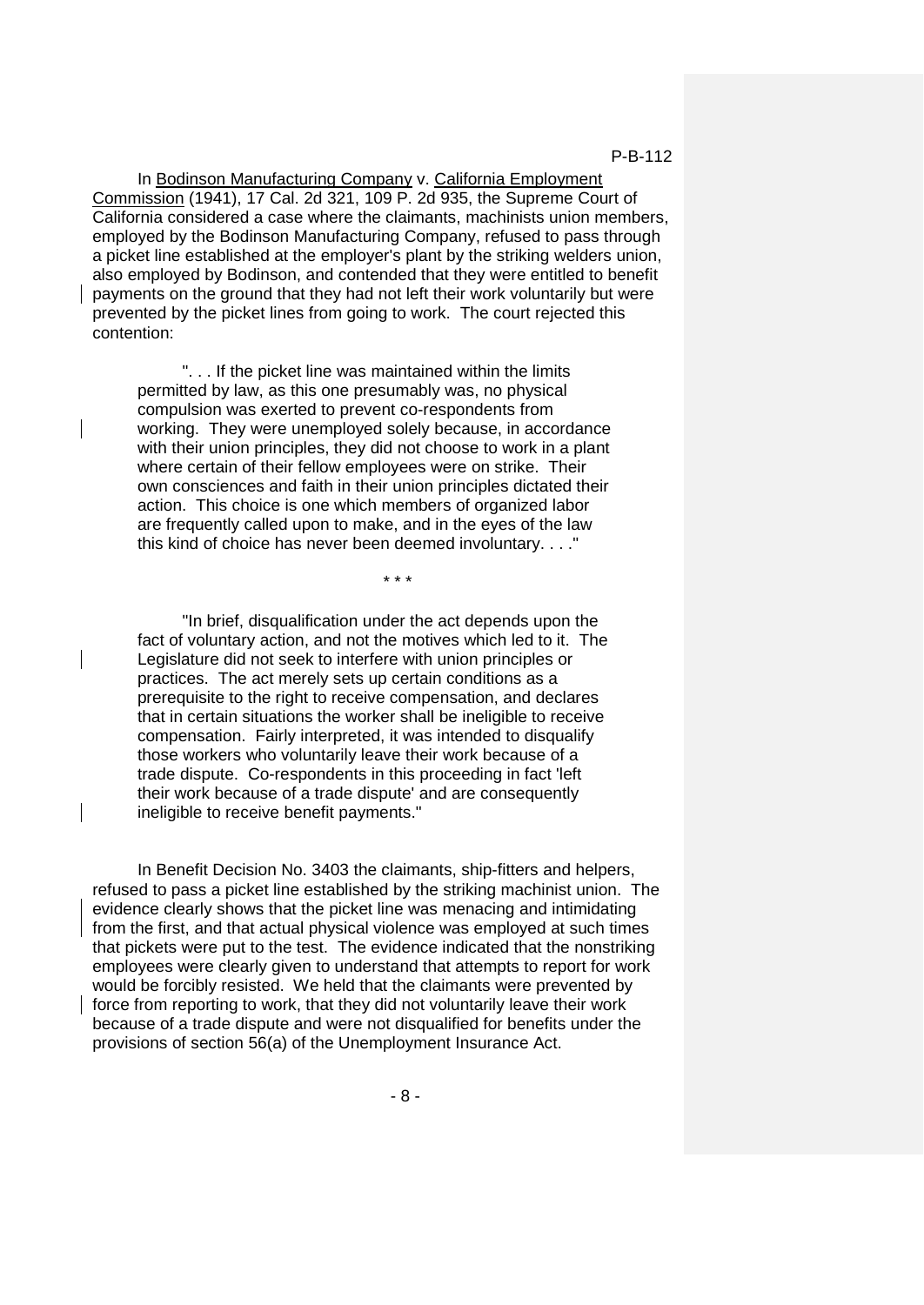In this case the picket line consisted of two or three pickets at each gate and there is no evidence of mass picketing or violence on the picket line. We find that the picket line was peaceful and the claimants were not forcibly prevented from reporting to work.

The issue in this case is whether the threats and intimidations spoken to certain of the claimants by members of Local 29 and pickets on the picket line justifiably created such a fear in the claimants that it must be said that the claimants did not voluntarily leave their work.

We are not aware of any California decision which has considered the above issue. However, the courts of a number of states have considered this issue.

In Meyer v. Industrial Commission of Missouri (1949), 240 Mo. App. 1022, 223 S.W. 2d 835, the machinists union had just completed negotiations for a new labor contract and had no grievance or dispute with the employer. When the Molders and Foundry Workers Union went on strike, none of the machinists tried to cross the picket line and those who testified stated they were afraid to do so. The court there stated:

"Robert E. Clark, a machinist, testified that as he walked toward the employees' entrance on the morning of June 10, one of the pickets stepped out of the line and asked him where he was going, and the testimony continues as follows:

'Q. Now, this man came from where? The one who asked you a question. A. He came from the picket line.

'Q. From the picket line? A. I found afterwards it was a picket line.

'Q. And what happened when he approached you? A. I says, "Well, I come to report for work." He says, "Well, there's no work here this morning. He says, "The molders are on strike." "Well," I says, "Does that keep the machinists out? He says, "Well, no, not necessarily, but I wouldn't advise you to go in." \* \* \*

'Q. What happened after that statement was made? A. Well, I said, "I don't see why. We have no grievance with the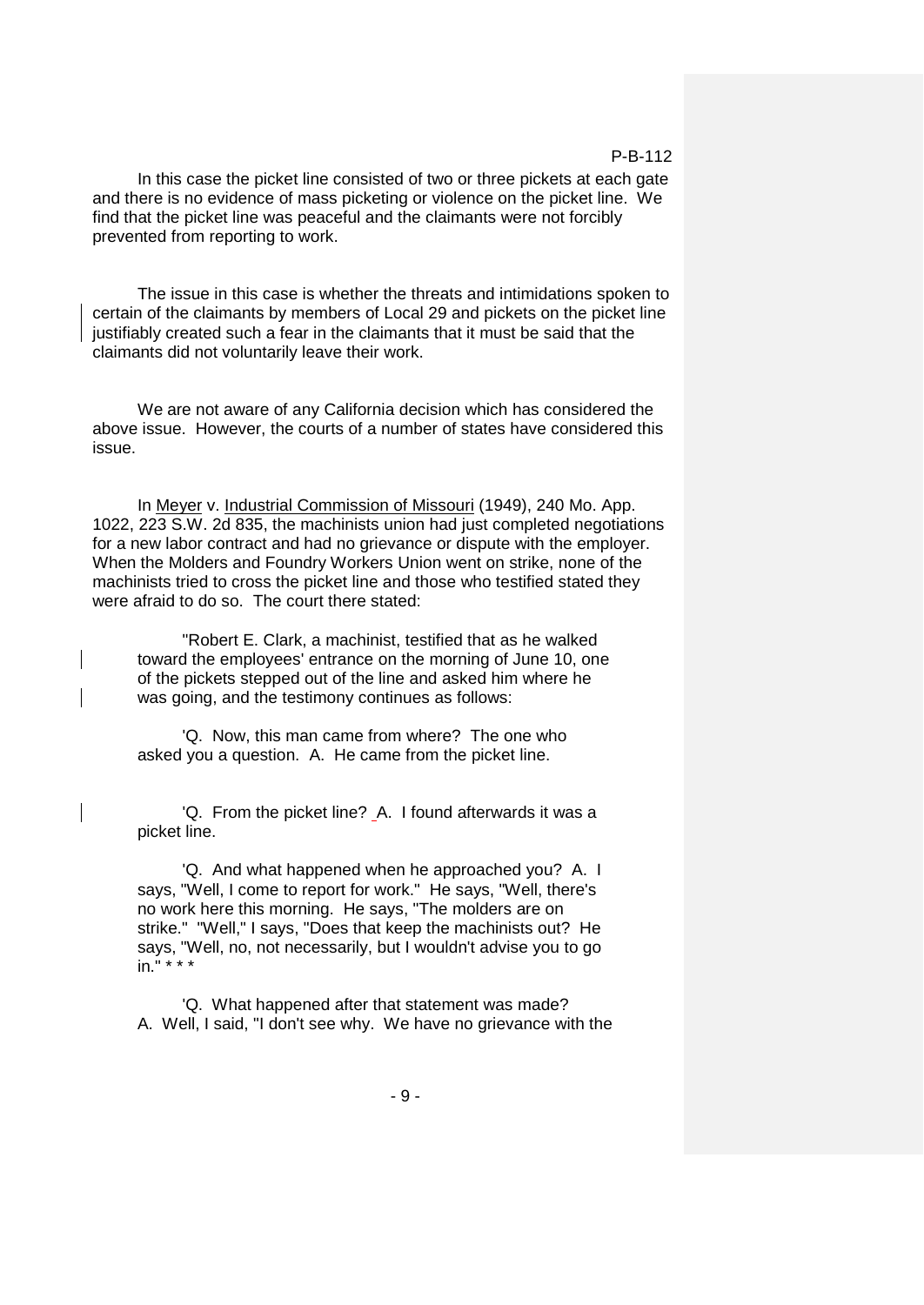company." "Well," he says, "we have, and we don't want anybody to go in while we are out."

'Q. Now, did this man, when he was speaking to you, had he left the picket line and was speaking to you, or was he still in the picket line while he was speaking to you? A. He left the picket line.

'Q. And what were the other men who remained in the picket line doing while he was talking to you? A. Well, some of them kept walking and two or three of them stopped to hear the conversation.

'Q. And after you had this conversation, what did you do? A. Well, I figured the best thing for me to do was not try to go in and see what developed.'

"A witness named Williford, who belonged to the machinists' union, arrived at the plant on the morning of June 10, and one of the pickets said to him: 'If you are planning on going in there, or any of your buddies are planning on going in there, you can tell them there will be plenty of trouble if they do.' After this conversation Williford left. He stated that the picket was 'belligerent' and 'pugilistic' and said that he 'did not cross the picket line because I knew this fellow or some one else would punch my head if I did.'

"Others testified to similar statements made by the molders who were in the picket line or gathered together in a nearby barroom. None of the pickets were armed and there is no evidence that there was any violence, although the strike continued for a number of weeks."

"The determination of this case rests chiefly upon whether or not the commission could have reasonably arrived at the finding that the machinists did not have actual reason to fear bodily harm at the hands of the pickets. If such a finding could have been reasonably reached from all of the evidence then the trial court erred in reversing the finding."

\* \* \*

\* \* \*

"In the absence of proof to the contrary, we must indulge in the presumption that the picket line was maintained and conducted in an orderly manner and with no intention to violate

 $-10-$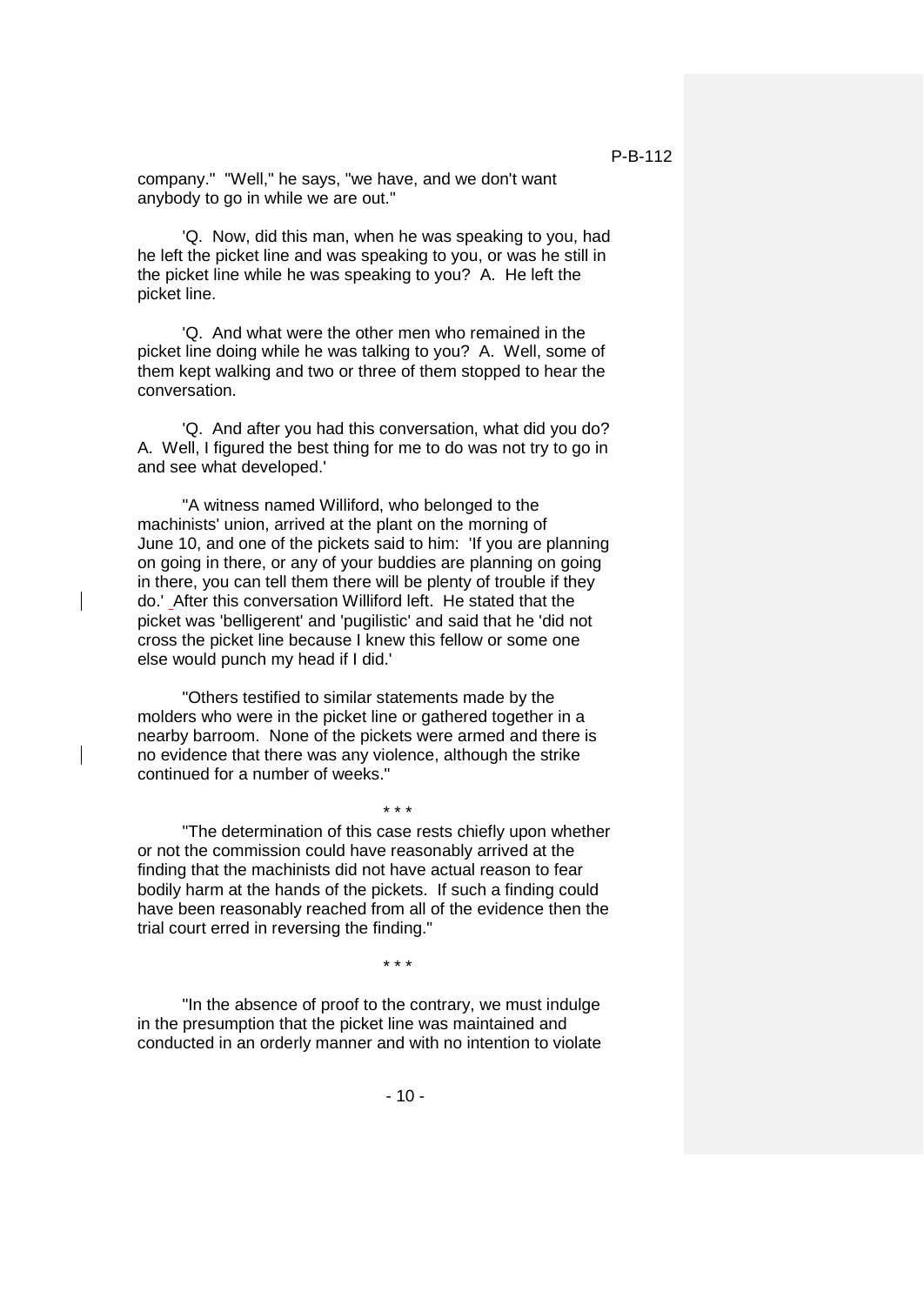the law. . . . The evidence was that one picket said 'I wouldn't advise you to go in' and another picket said 'If you are planning on going in there, or any of your buddies are planning on going in there, you can tell them there will be plenty of trouble if they do', and still another said that 'it would not be healthy.' These and similar remarks by the molders could reasonably have been classified by the referee as mere blustering bravado. It would not be logical to say that the evidence presented was sufficient, as a matter of law, to overcome the presumption that the molders were lawful and orderly and if they were lawful and orderly the machinists had no reason to fear bodily harm. The machinists had the legal right to go to their work but none of them said 'We are going to cross your line', and none of them attempted to do so. There was no violence or direct threat against anyone. The commission could upon the state of facts presented properly find that the machinists had no actual reason to fear that the molders would have illegally restrained them from working. This appears to be the most logical conclusion to be drawn from all of the evidence."

In McGann v. Unemployment Compensation Board of Review (1948), 163 Pa. Super. 379, 62 A (2d) 87, where the claimants for unemployment compensation refused to pass the picket line of the striking union because of fear, the court stated:

"The mere statement by a claimant that he refused to cross a picket line because of fear of bodily harm is not enough to demonstrate that his unemployment was involuntary in a situation where there was not a single overt act of violence of any character, leading a reasonable person to believe that he would be in physical danger in the event he attempted to cross the picket lines. A non-striker's fear of injury must be real and substantial and not nebulous. Strike and picket lines are not always accompanied by violence, intimidation and physical restraint. In the absence of evidence to the contrary we may assume that picketing is carried on peacefully and within the limits permitted by law.

"Steamship Trade Ass'n of Baltimore, Inc., v. Davis et al., Md., 57 A. 2d 818, illustrates the principle. Seemingly, it relates to the Baltimore counterpart of the same labor dispute with which this appeal is concerned. The Masters, Mates and Pilots Union and the Marine Engineers Beneficial Association called the strike. The claimants were members of the Longshoremen's Association who became unemployed due to the labor dispute.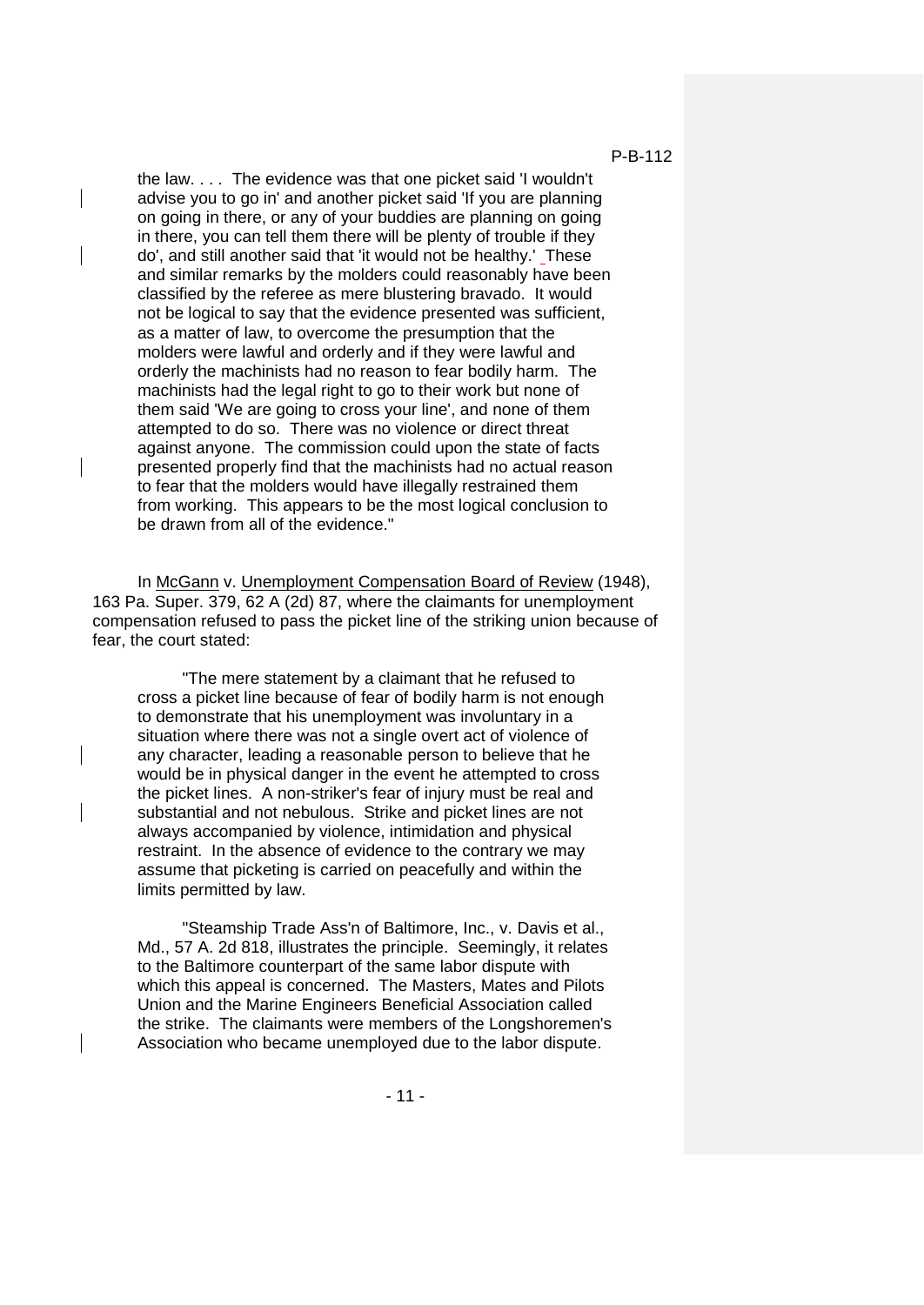The board found the longshoremen had attempted to cross picket lines but withdrew when the threatening attitude of the strikers indicated that there might be considerable trouble. The Superior Court of Baltimore City and the Court of Appeals affirmed the board's decision that the claimants' unemployment was due to a fear of physical violence, and they were allowed compensation. The evidence disclosed the pickets were armed with clubs and other weapons. They dared the longshoremen to go through the picket lines and threatened the lives of the longshoremen on various occasions. The appellants, who were the employers, admitted that the claimants had good reason to fear violence. Had the record before us disclosed that the strike in Philadelphia had developed a similar situation, appellant would have made out a case for benefits."

Further, in Steamship Trade Association of Baltimore v. Davis (1948), 190 Md. 215, 57 A (2d) 818, the Court affirmed the finding of the Maryland Unemployment Compensation Board that violence existed on the picket line and the claimants refused to pass the picket line because of fear of bodily harm. However, in doing so, it stated:

"The courts must presume that strikers are law-abiding. There must be more than a mere theatrical threat of violence. The fear of violence must be real and not nebulous. Just because claimants say that they are afraid of the pickets is not enough and the mere presence of the pickets is not enough to excuse claimants from crossing picket lines."

In Marczi v. Board of Review, Division of Employment Security, New Jersey Department of Labor and Industry (1960), 63 New Jersey Super. 75, 163 A (2d) 723, the claimants, electrical workers, sought to recover benefits for a period during which they did not report to work at the employer's plant while members of other unions were on strike. The court there said:

"The initial determination of the Division, made upon the information then before it, was that claimants were eligible for unemployment benefits without disqualification for the period March 3 through March 21, 1959, because they were afraid to go to work. The Division investigator found there was a reasonable basis for such fear. On appeal by the employer, the Appeal Tribunal, after a full hearing, modified the Division's determination. It held that from March 3 through March 7, the date copies of the restraining order were mailed to all employees, the mass picketing and threats gave the power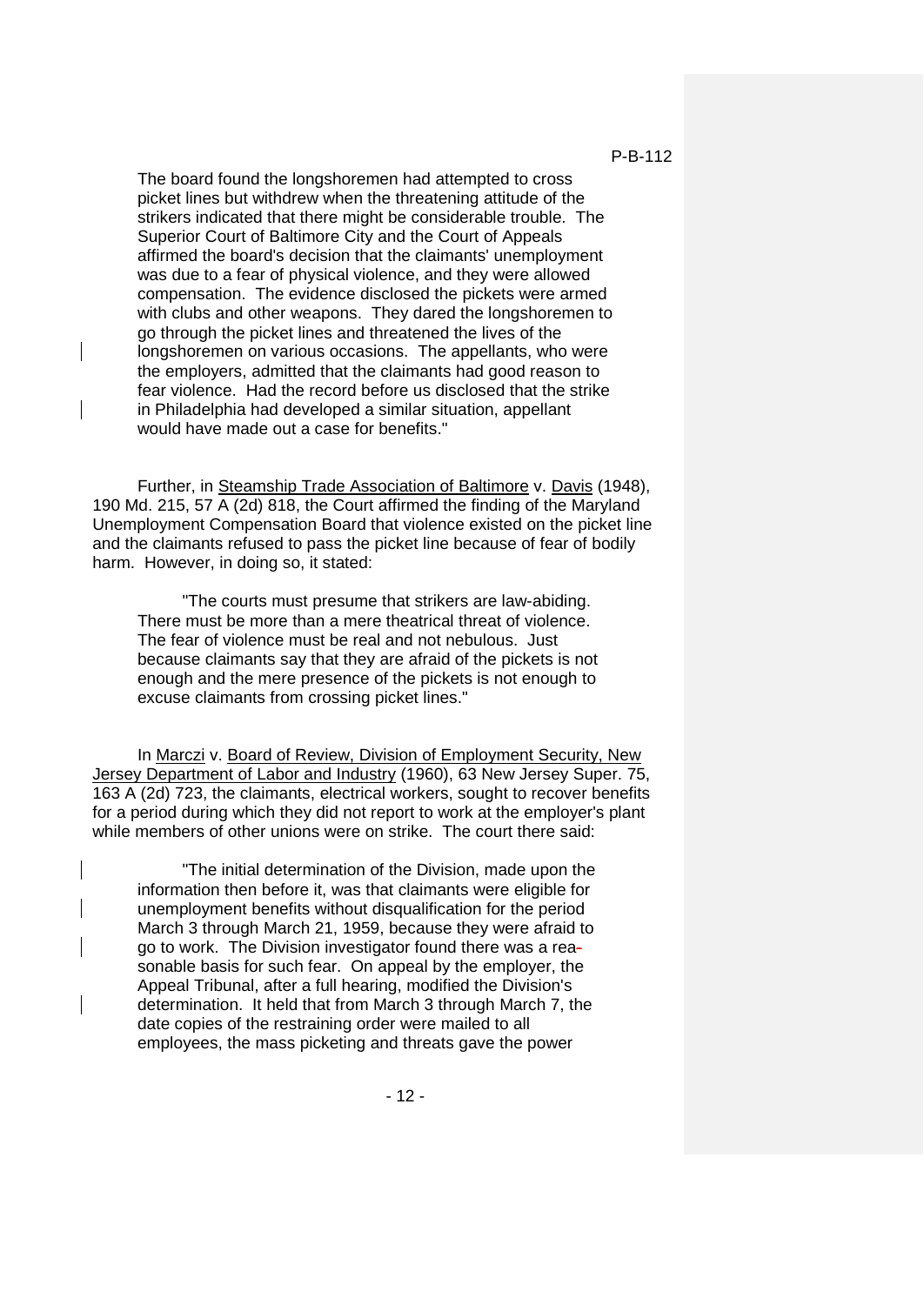house employees good reason to believe that any effort to cross the picket lines might result in personal injury, so that no disqualification arose for that period. The Appeal Tribunal further held that claimants had failed to establish that their failure to report to work from March 8 on was due to a genuine fear for their personal safety, and they were therefore disqualified for benefits under N.J.S.A. 43:21-5(d) from March 8 through March 21, 1959. . . . "

\* \* \*

"We find that the conditions prevailing at and in the vicinity of the company's plants after the issuance of the restraining order on March 6, and thereafter until March 19, 1959, when claimants returned to work, were not such as to create in any of them a real and genuine fear of harm had they attempted to cross the picket lines to pursue their employment. The testimony before the Appeal Tribunal clearly demonstrates that after the restraining order issued there was no justifiable excuse for their failure, or the failure of any member of the IBEW, to pass through the lines and return to work. There were no acts of violence or threats, and the picket lines at all the plants were maintained in obedience to the injunctive order. The testimony of the company's personnel director, as well as of the three union officials who testified, demonstrates this aspect of the matter quite clearly. As already noted, clerical and supervisory employees crossed the picket lines and continued at their work throughout the strike. A number of the production and maintenance workers whose union called the strike also returned to work after the issuance of the injunctive order. Further, trucks and freight cars were loaded at the plants with finished products for shipment while the strike was in progress."

\* \* \*

"The mere statement by a claimant that his refusal to cross the picket line was due to fear of harm is not in itself sufficient to demonstrate that his unemployment was involuntary - certainly so in a situation where there was not a single act of violence subsequent to the injunctive order which might lead one reasonably to believe that the claimant would have been in physical danger had he attempted to cross the picket line. The proofs establish that the issuance of the restraining order had a completely quieting influence on the strikers. Such minor incidents as occurred thereafter were, however assessed, clearly insufficient to instill in the claimants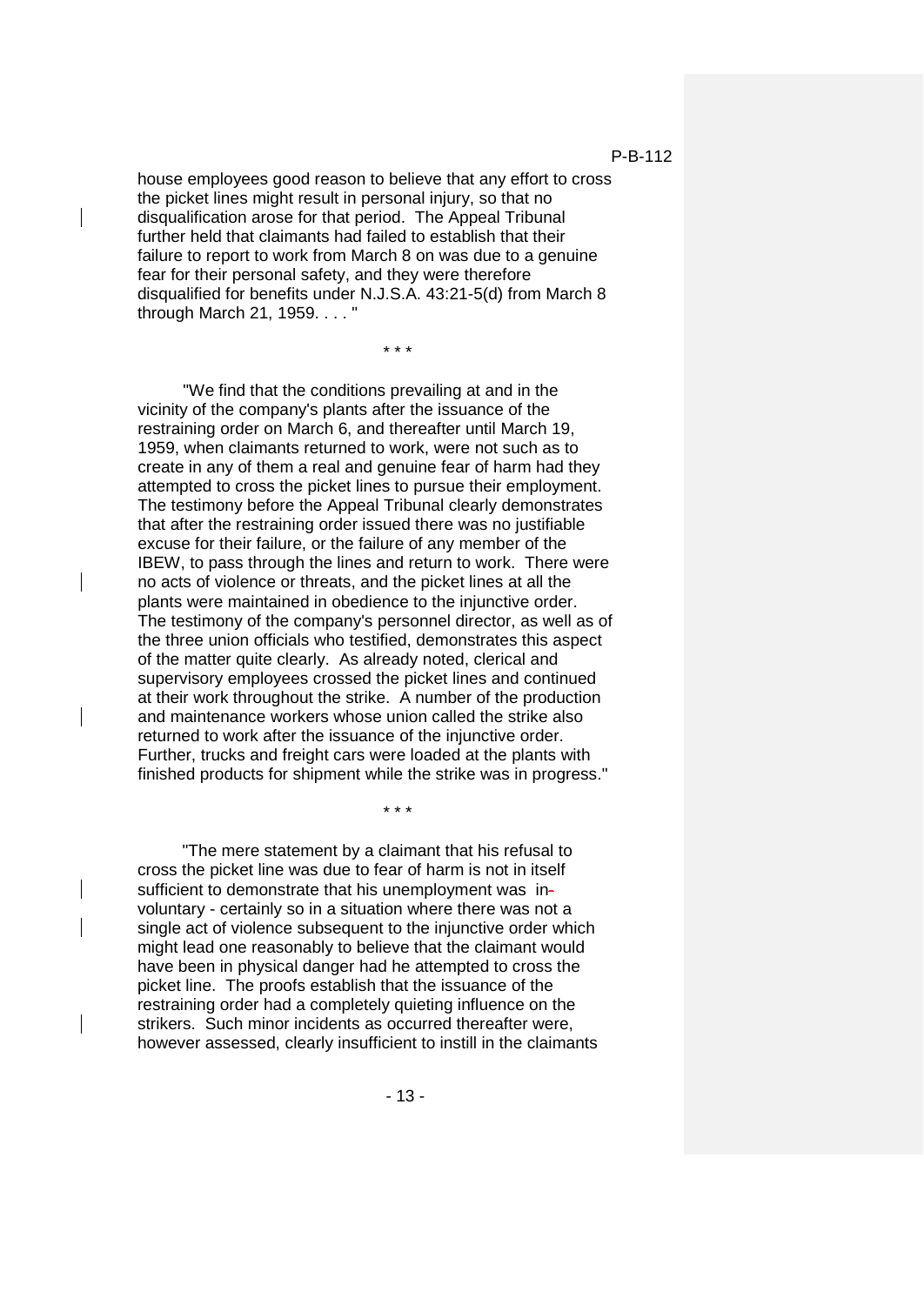any real and genuine fear of harm. Fear of violence must be real, not nebulous."

In Achenbach v. Review Board of the Indiana Employment Security Division (1962), 242 Ind. 655, 179 N.E. (2d) 873, the claimants, members of a nonstriking union, refused to cross the picket line after the president of the nonstriking union asked the picket captain if his members could cross the line, to which the captain replied: "No . . . he wasn't allowing nobody to cross." The court stated:

"A mere verbal refusal by the pickets under the circumstances here is not sufficient to excuse claimantsappellants from crossing the picket lines. They had the legal right to do so but none of them made any attempt to enforce his right, to cross the picket lines, further than to ask permission to do so. As has been hereinabove stated, the picketing was peaceful, and there was no violence or threats of violence. The Review Board could have properly inferred from these facts that claimants-appellants had no real reason to fear bodily harm if they crossed the picket lines, but such fear, if any, was only imaginary and nebulous. . . ."

In Appeals Board Decision No. P-B-10, we stated:

"It has been well established that, in reviewing appeals from decisions of referees, this board follows the spirit of the juridical principle that the findings of the trier of fact who heard the evidence and observed the witnesses in the tribunal below will be disturbed only if arbitrary or against the weight of the evidence (Benefit Decision No. 6721). . . ."

In Appeals Board Decision No. P-T-13, we stated:

"Accordingly, we have consistently held that this board must reweigh the evidence and that upholding of the referee's findings will depend upon whether the referee's findings are or are not against the weight of the evidence (Benefit Decisions Nos. 4829, 4830, 5070, 5479, 5954, 6444, 6483, and 6721)."

The referee found that the claimants set out in Appendix A of his decision had a reasonable fear for their bodily safety and their failure to pass the picket line was justified and did not disqualify them under section 1262 of

P-B-112

**Formatted:** Indent: Left: 0.49", First line: 0.49", Right: 0.64", Space Before: 0 pt, Lo anchor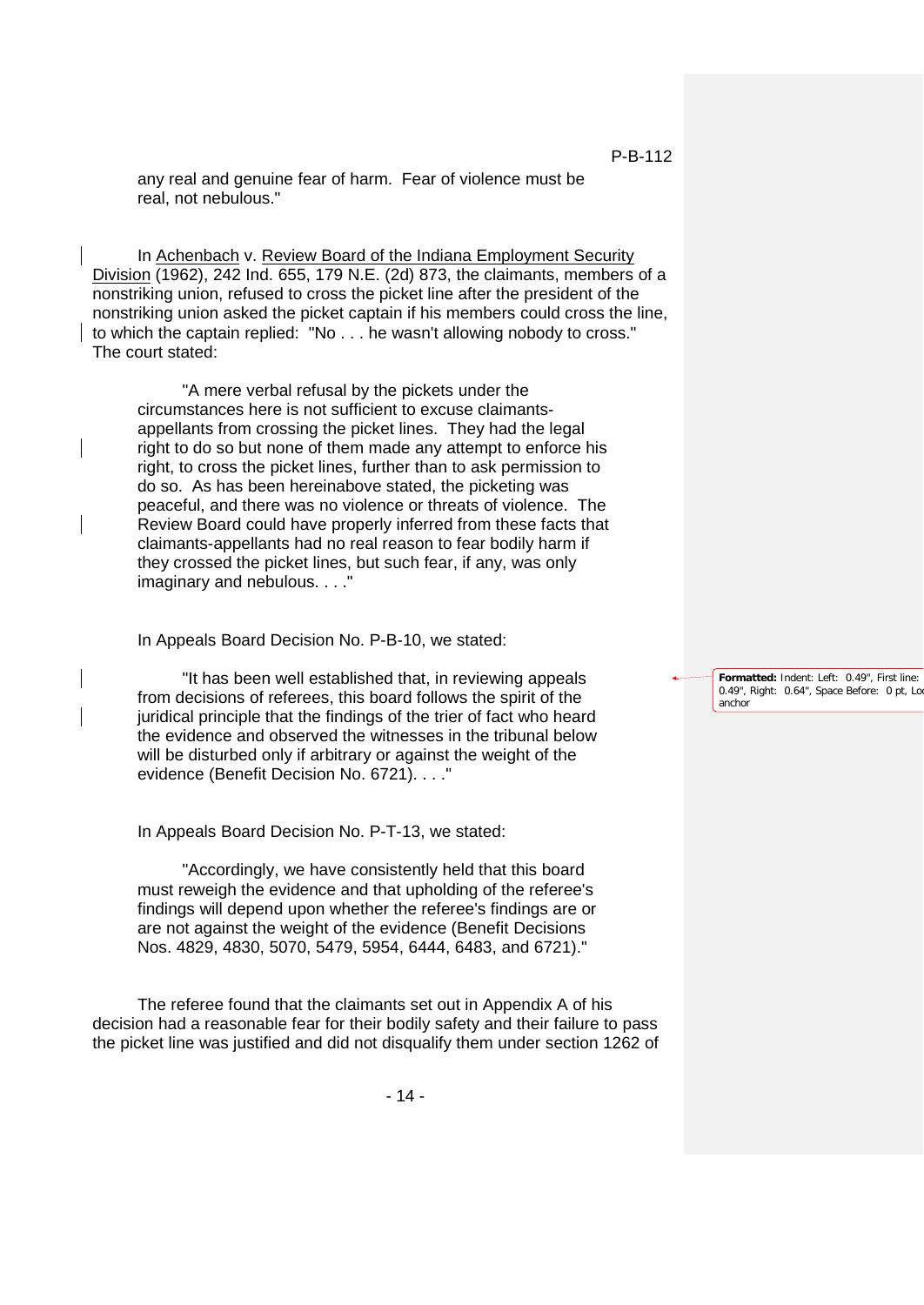the code. We do not agree that this finding is supported by the weight of the evidence for the following reasons.

Twenty-nine of the claimants did not appear and offered no testimony and no evidence of any kind as to why they refused to pass the picket line. Another group consisting of thirty-four claimants testified they refused to pass the picket line because of fear engendered by events which did not occur at the Maywood Container Plant and because of general information obtained by listening to the radio, watching television or reading newspapers. Certainly, as to these claimants, the weight of the evidence did not establish that they had a reasonable fear for bodily safety in failing to cross the picket line.

As to those claimants who testified concerning threats directed at them by pickets or generally in the course of the meeting called by Local 29, it is our opinion that statements to which the claimants referred and which are set out in part in the statement of facts are statements of a type which could be expected generally at any strike or any picket line where the striking union does not wish other union members to cross the line. However, we are of the opinion that statements of this nature, which we believe are common to any strike, do not establish a reasonable fear in the nonstriking workers which would justify the failure to cross the picket line. The fear of violence must be real and not nebulous. Because the claimants say that they are afraid of the pickets is not enough and the mere presence of the pickets is not enough to excuse the claimants from crossing the picket lines.

Accordingly, we conclude that none of the claimants listed in Appendix A had a reasonable fear for his or her safety and that their failure to cross the picket line was a volitional act which renders them ineligible for benefits under section 1262 of the code.

Appendix A of the referee's decision is amended by deleting therefrom the names of M. F. Page, J. G. Uhrim and A. S. Vien, III, and Appendix B of the referee's decision is amended by adding those names thereto. Benefits are denied to those three claimants.

## DECISION

That portion of the decision of the referee from which the employer appealed is reversed. The claimants named in Appendix A are ineligible for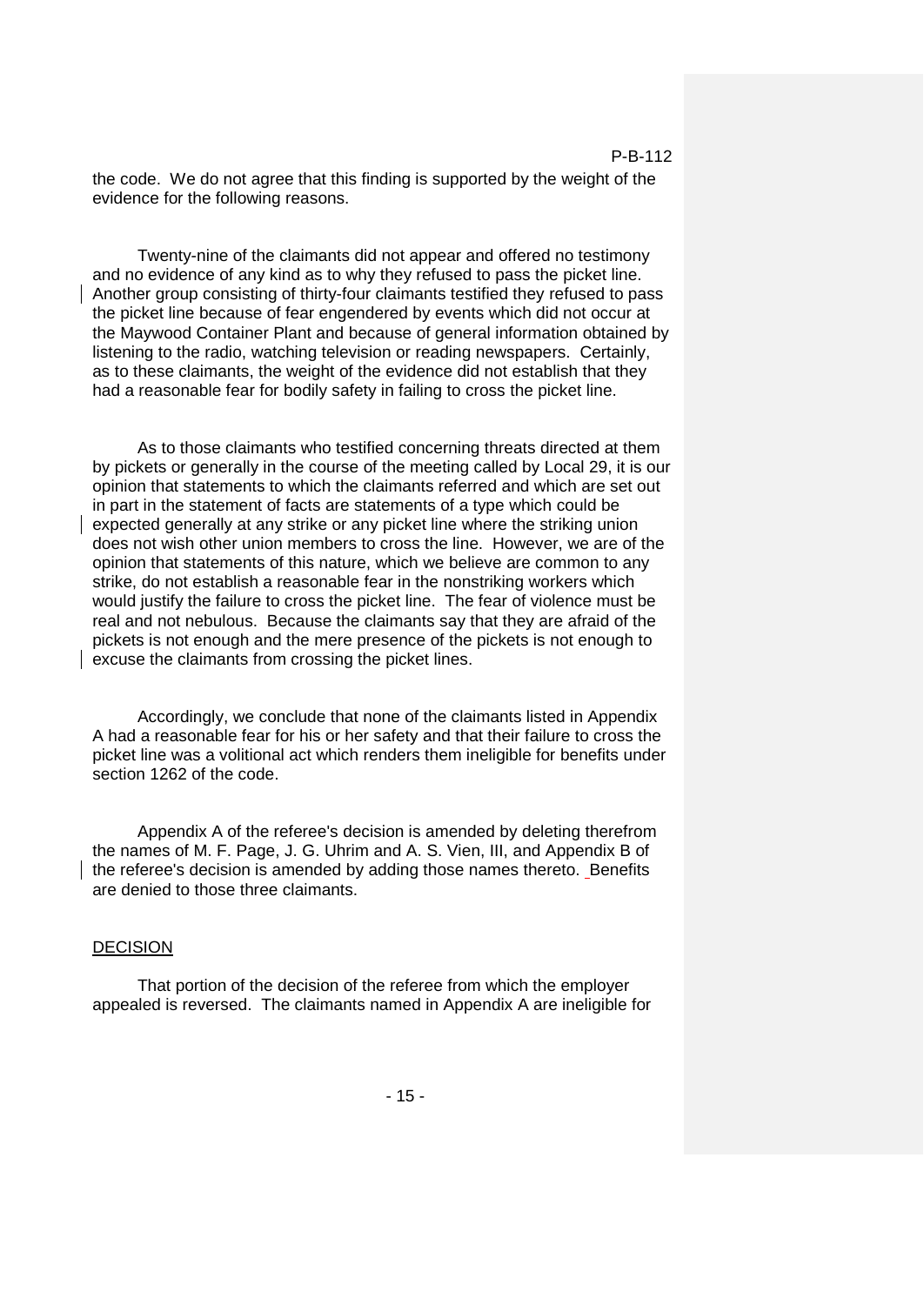benefits under section 4252-1262 of the code. The claimants Page, Uhrim and Vien, III are denied benefits as previously set forth. In all other respects the decision of the referee shall stand, no appeal having been filed therefrom.

Sacramento, California, July 27, 1971.

CALIFORNIA UNEMPLOYMENT INSURANCE APPEALS BOARD

ROBERT W. SIGG, Chairman

CLAUDE MINARD

JOHN B. WEISS

CARL A. BRITSCHGI

DISSENTING - Written Opinion Attached

DON BLEWETT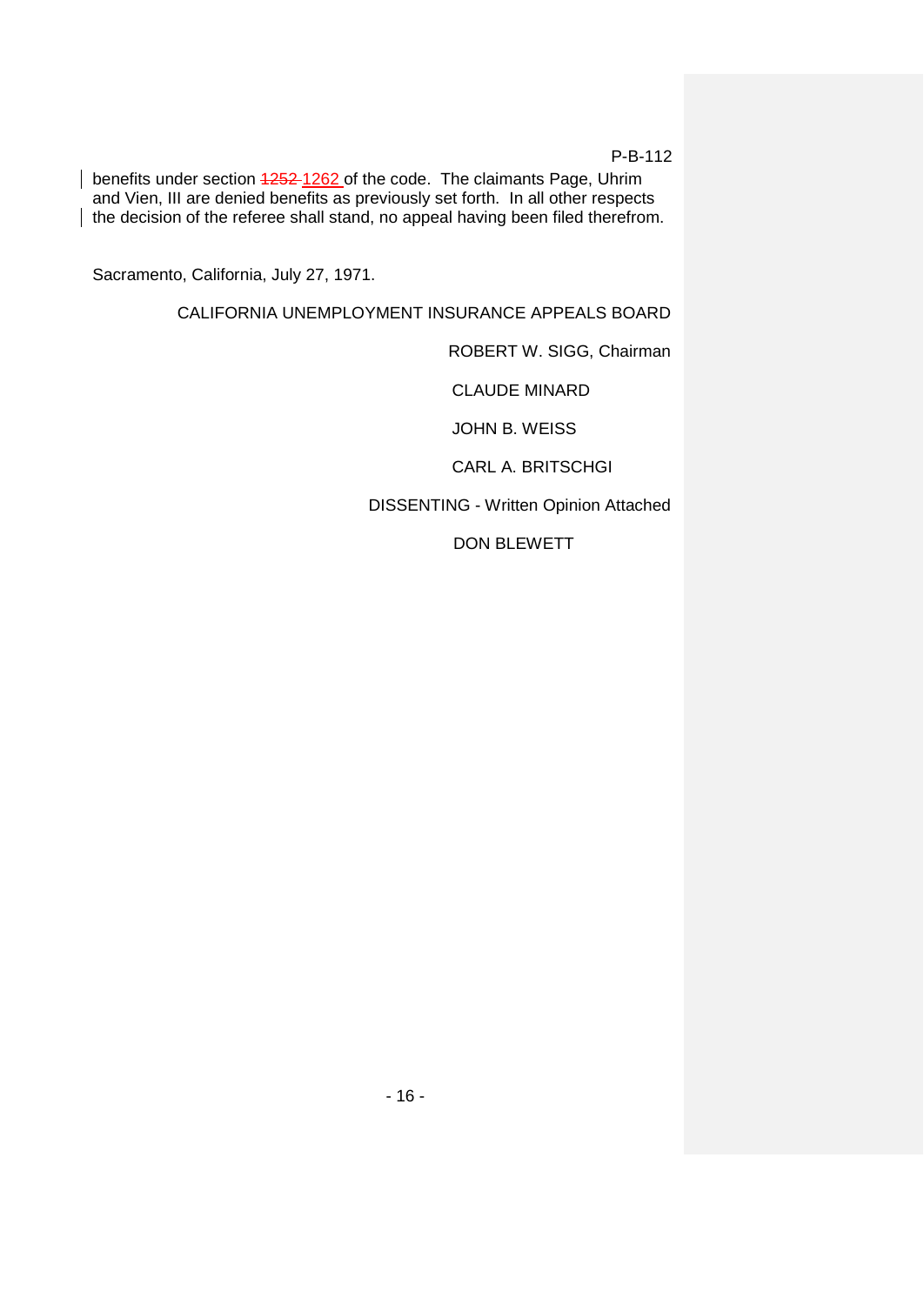## DISSENTING OPINION

I dissent.

The majority opinion holds that the claimants did not have a real fear of bodily injury if they crossed the picket lines but such fear, if any, was nebulous, in this case where there was no violence on the picket lines.

I believe that Judge Arterburn, dissenting in the case of Achenbach et al. v. Review Board of Indiana Employment Security Division et al. (1962), 242 Ind. 655, 179 N.E. (2d) 873, well expresses the opposing position to that of the majority in a case similar to the instant case in the respect that there was no violence on the picket line. He stated:

"The question here is whether or not the appellants' unemployment was involuntary or voluntary. The facts show without dispute that appellants were not members of the union that was striking at the plants at which they were employed. There is no evidence that they sympathized with or cooperated with the strikers and pickets who were strung across the entrance of the plant to which the appellants desired entrance in order to continue their employment."

\* \* \*

"The majority opinion is not realistic. It should not be necessary, in order to establish an involuntary unemployment where picketing exists, that the employee actually use force to push aside pickets in order to get through the picket line, nor should it be necessary to use an automobile to break through the line. The majority opinion says that there was no evidence that any of the pickets were carrying weapons. Fear may be instilled and threats can be made without weapons and even without words.

"It is no answer to say that 'they had the legal right' to cross the picket line. The question is--could they have done so without physical contact with the pickets and without being put in fear of harm for themselves, their families and property? I do not believe the law requires that a workman, who is not a member of the striking organization, subject himself to such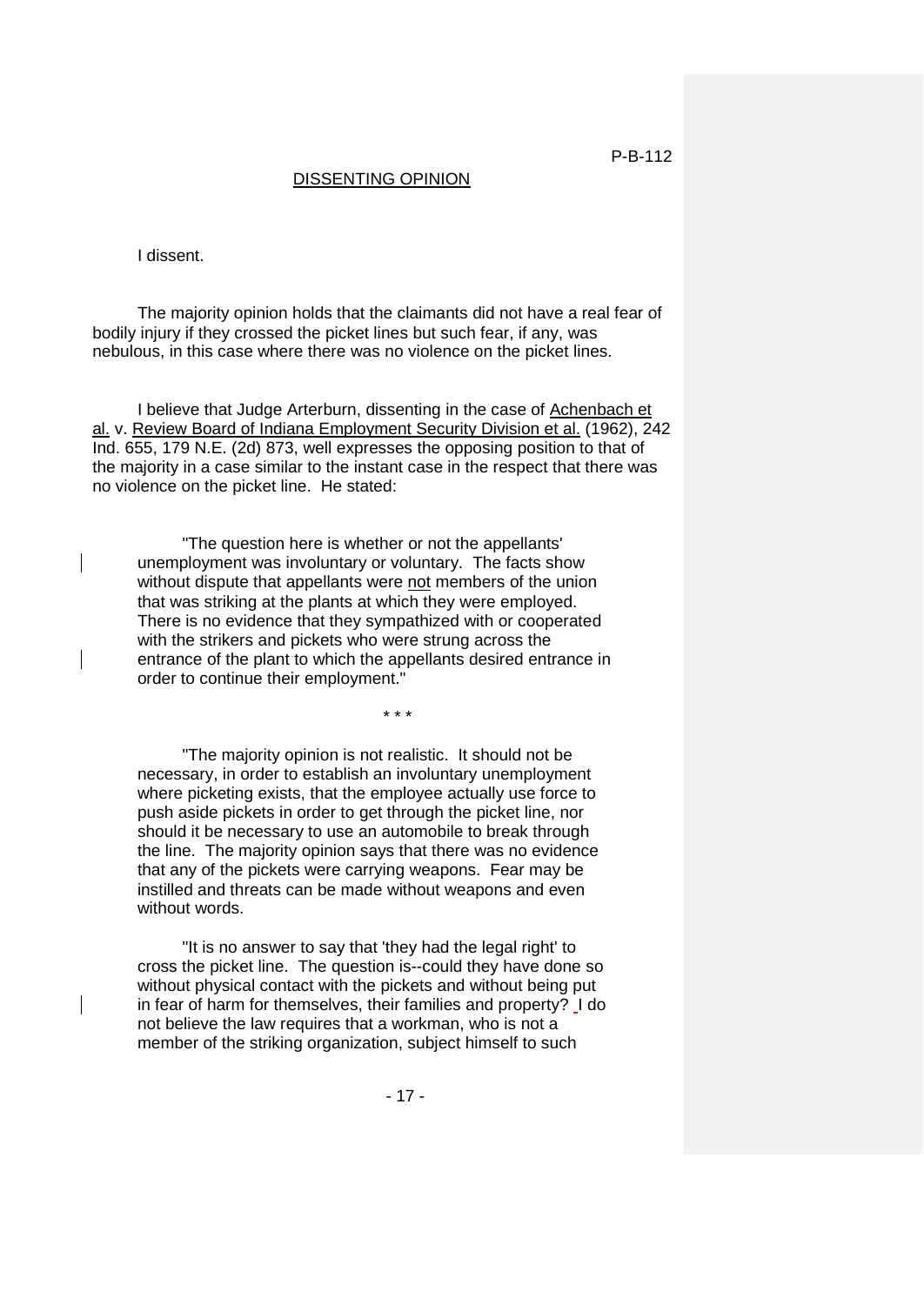risks in crossing a picket line in order to show that his unemployment is involuntary, after he has asked to go through and been told he cannot by pickets who are actually blocking the entrance and maintaining an effective blockade."

As pointed out, a real fear of crossing the picket line need not consist merely of fear of physical harm by the individual, but also consists of fear for the safety of one's family and property.

In Texas Co. v. Texas Employment Commission et al. (1953), 261 S.W. (2d) 178, the court stated:

". . . They must have felt fairly certain at the time they refused to cross the lines, when notified by the striking strategy committee that retaliation would occur if they did cross the lines, that the same things would happen to them which this record shows happened to many other workers who crossed the picket lines. We believe that, as pointed out by the appellees in their brief, the passage of the various laws against strike threats and violence has not prevented such threats and violence from occurring, but has removed such threats and violence from the immediate area of the picket lines to other places in the community and to the homes of the workers themselves. In such instances the guilty ones are not usually identified or apprehended, since the acts usually occur at times and places away from the vicinity of the plants, where police officers are not likely to be present. Even if the perpetrators of these acts were apprehended, tried and punished by the law, the injured persons might very well and very sensibly prefer not to have themselves maimed and injured and terrorized by entering into physical combat in such a one-sided battle."

It appears here that the strike and picketing by Local 29 was initiated and maintained in violation of the orders of the Superior Court of the State of California, County of Los Angeles. There is no evidence that the claimants sympathized with or cooperated with the strikers and pickets. Prior to the strike Local 29 members at a meeting threatened and intimidated the nonstriking members of other unions employed at the employer's plants. There were veiled threats of physical injury made to members of Local 137 who approached the picket lines. There were threats of retaliation by physical injury or damage to property at times and places away from the picketing and picket lines.